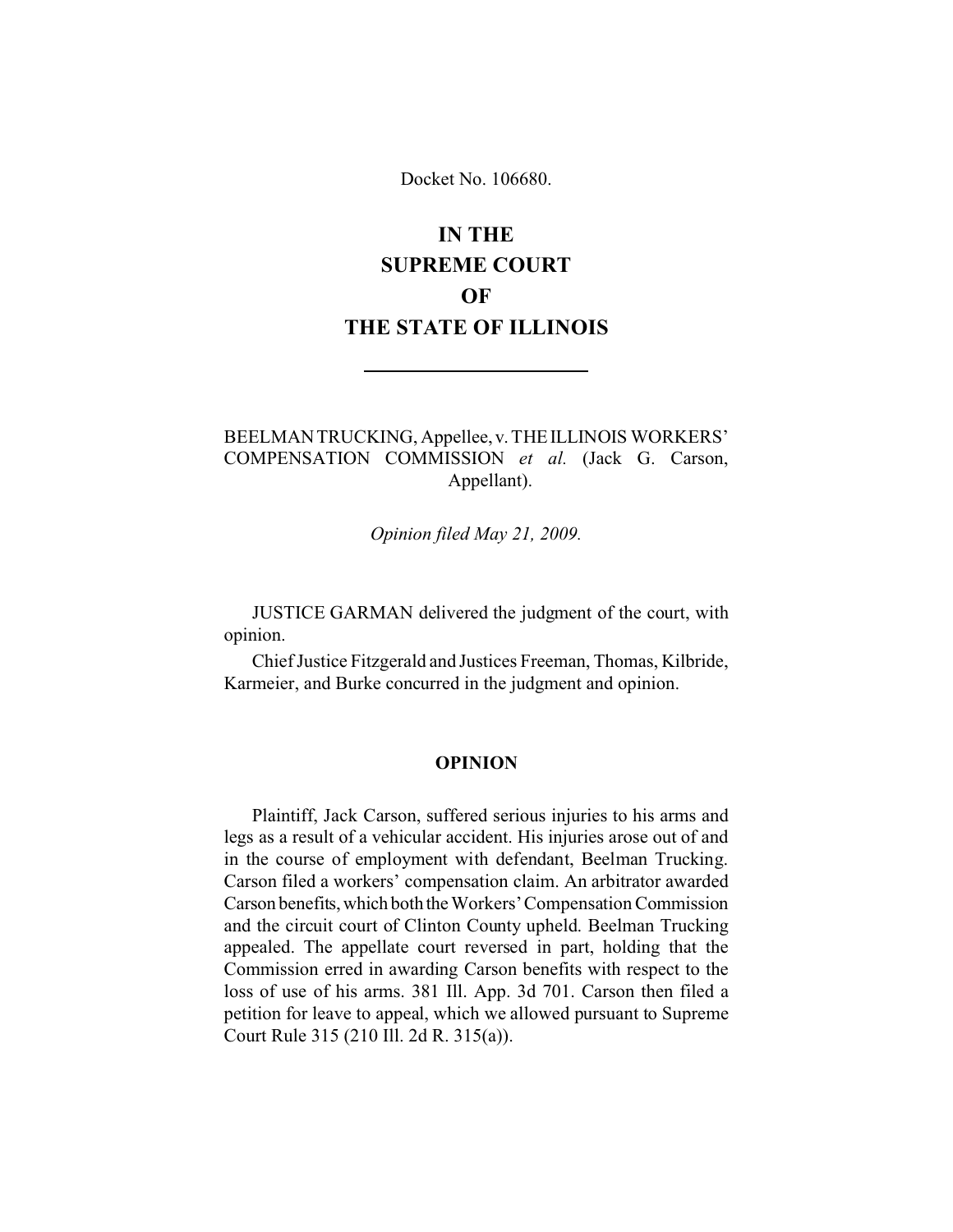## BACKGROUND

The parties do not dispute the facts underlying this workers' compensation case. On April 19, 1995, Jack Carson was severely injured in a vehicular accident. Carson had been driving a truck for his employer, defendant Beelman Trucking (Beelman). The parties agree that Carson's injuries arose out of and in the course of his employment. As a result of the accident, Carson suffered paralysis in both legs, paralysis below the shoulder in his left arm, and the surgical amputation of his right arm above the elbow.

Carson filed a claim under the Workers' Compensation Act (820 ILCS 305/1 *et seq.* (West 1994)). Carson presented his claim to an arbitrator, who awarded statutory permanent total disability benefits under section  $8(e)(18)$  for the loss of use of Carson's legs  $(820$  ILCS 305/8(e)(18) (West 1994)). The arbitrator also awarded 235 weeks of permanent partial disability for the loss of use of Carson's left arm, and 250 weeks of permanent partial disability for the loss of Carson's right arm, under section  $8(e)(10)$  of the Act  $(820$  ILCS  $305/8(e)(10)$ (West 1994)).

The arbitrator also awarded Carson various other expenses. Treating Carson's injuries has required substantial medical services. These services include full-time nursing care, modifications to Carson's house, and motorized wheelchairs. Carson also required handicap modifications to his vehicle. Although Carson cannot drive, modifications to the van were necessary to accommodate his motorized wheelchair. The arbitrator awarded these expenses, which were not disputed by the parties.

However, the parties did dispute two other expenses. The first was the cost of a home computer system, which in addition to controlling the lighting in Carson's bedroom also enables Carson to communicate with friends and family over the Internet. The arbitrator concluded that the medical opinions in the case indicated that the computer system was a reasonable and necessary expense and awarded Carson \$12,674.35 for the computer-related purchases. The second expense was an award of \$708 to reimburse a portion of Carson's insurance premium for his handicap modified van. The arbitrator concluded that portion of Carson's premium was identifiably related to Carson's injury.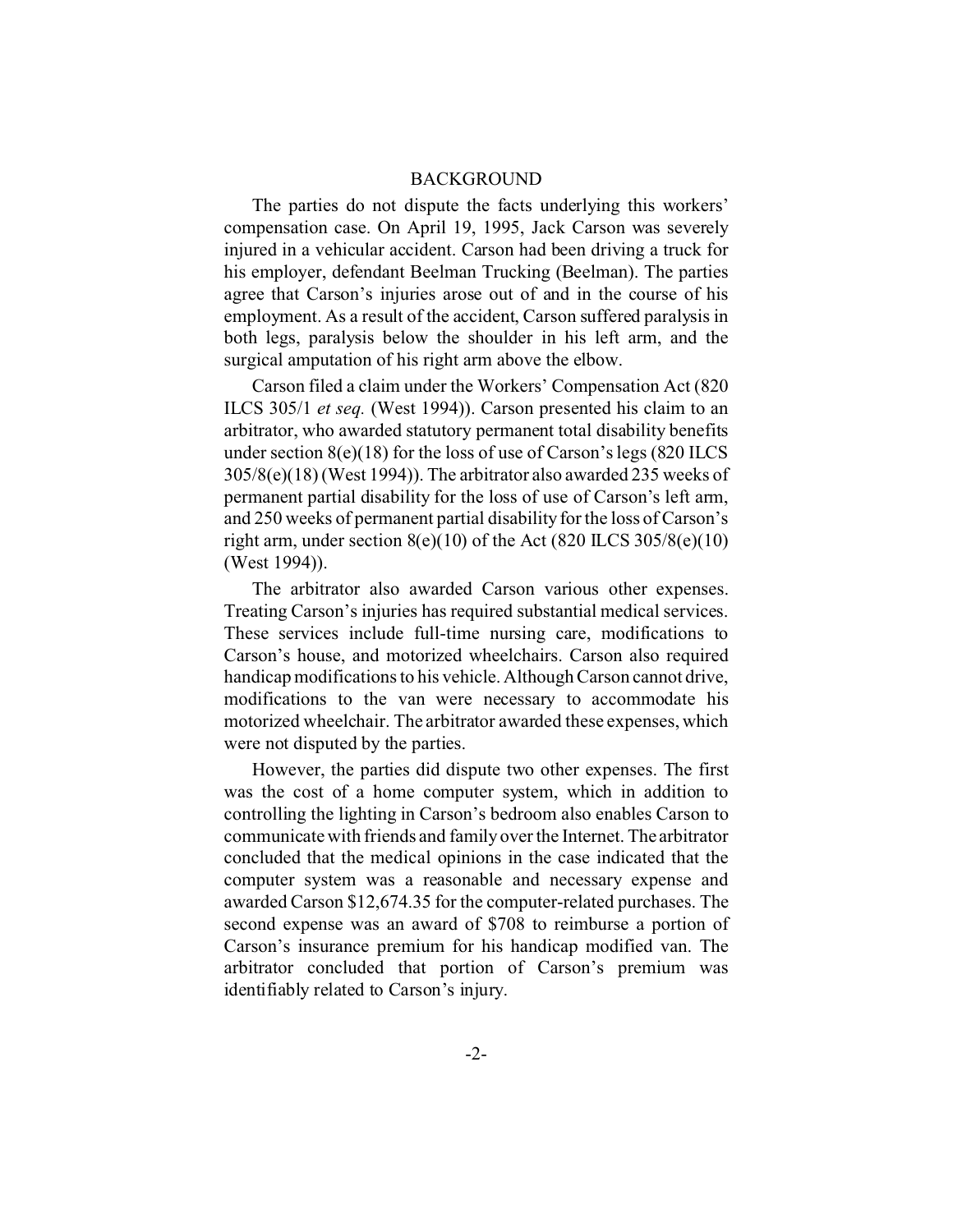Beelman, the employer, appealed the arbitrator's decision to the Illinois Workers' Compensation Commission (Commission). The Commission amended the arbitrator's decision by awarding Carson an additional 50 weeks of compensation for the amputation of his right arm. This amendment was based on the Commission's conclusion that Carson's injury was such that he would be incapable of using a prosthetic arm. In all other respects the arbitrator's decision was upheld.

After receiving the Commission's order, Beelman next appealed to the Clinton County circuit court. The circuit court concluded that the Commission's decision to award benefits under both sections  $8(e)(18)$  and  $8(e)(10)$  was not contrary to law. With respect to the expenses awarded for Carson's computer system and automobile insurance, the circuit court concluded such awards were not against the manifest weight of the evidence. The circuit court therefore confirmed the Commission's decision.

The appellate court affirmed in part and reversed in part. The appellate court concluded that the Commission lacks the authority to award benefits for both permanent partial disability (section  $8(e)(10)$ ) and permanent total disability (section  $8(e)(18)$ ) that result from the same accident. The court then affirmed the circuit court in awarding expenses for both the home computer system and insurance premium.

Carson filed a petition for leave to appeal, which this court granted pursuant to Supreme Court Rule 315 (210 Ill. 2d R. 315(a)). We then allowed the Illinois Trial Lawyers Association to file an *amicus curiae* brief in support of Carson. 210 Ill. 2d R. 345.

Carson asserts that the language of the statute allows him to be awarded benefits under both section  $8(e)(18)$  and section  $8(e)(10)$  or, in the alternative, that the statute violates the equal protection clauses of the United States and Illinois constitutions and article I, section 12, of the Illinois Constitution. Additionally, on cross-appeal Beelman asserts that the Commission erred in awarding expenses for Carson's home computer system and the handicap modified van's insurance premium. For the reasons that follow, we affirm that part of the appellate court judgment confirming the Commission's award of benefits under section  $8(e)(18)$ , affirm that part of the order awarding expenses relating to Carson's home computer system and insurance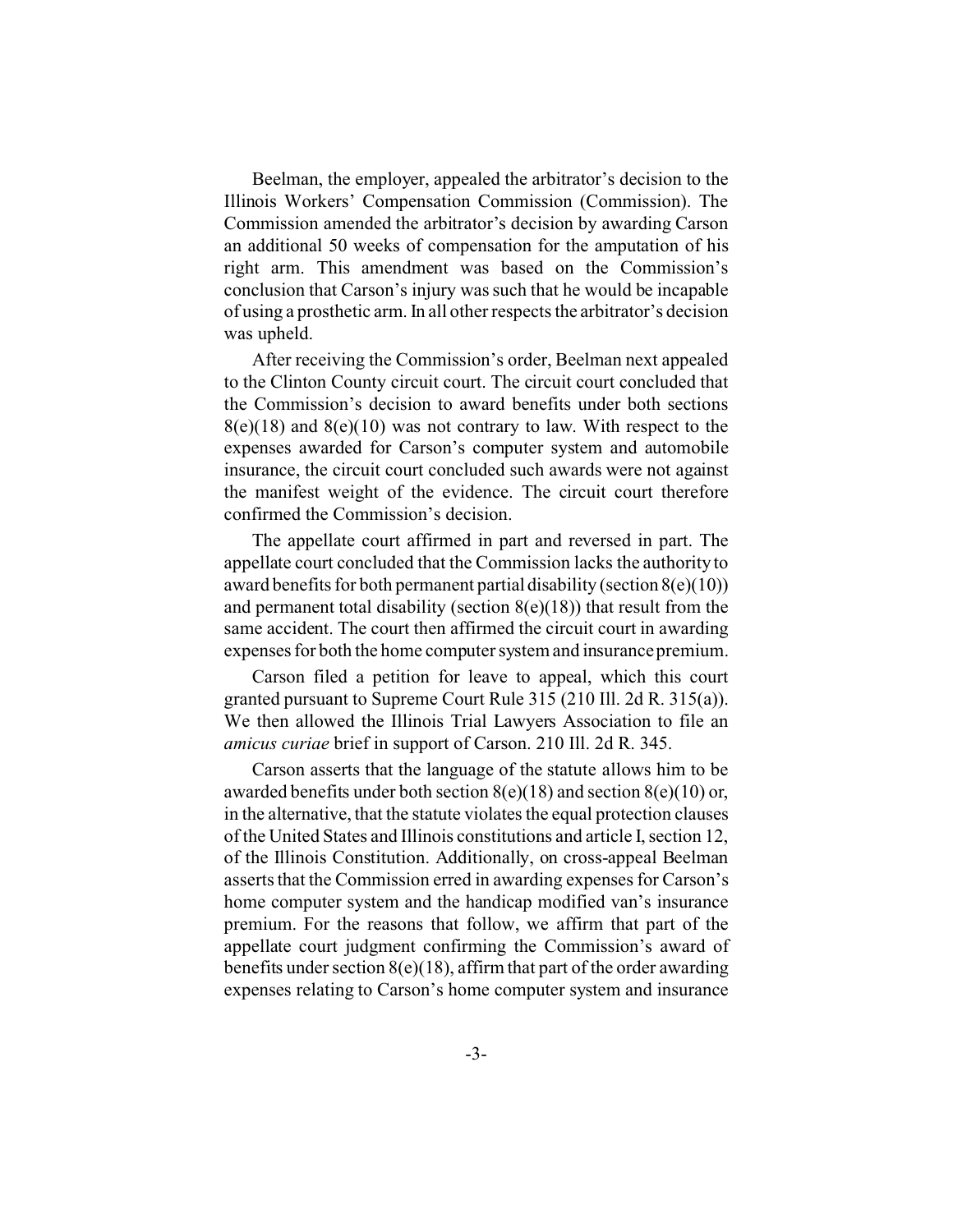premium, but reverse that part of the judgment which set aside the Commission's award of benefits under section  $8(e)(10)$ .

#### ANALYSIS

Before a reviewing court may overturn a decision of the Commission, the court must find that the award was contrary to law or that the Commission's factual determinations were against the manifest weight of the evidence. *Fitts v. Industrial Comm'n*, 172 Ill. 2d 303, 307 (1996). On questions of law, review is *de novo*, and a court is not bound by the decision of the Commission. *Caterpillar Tractor Co. v. Industrial Comm'n*, 129 Ill. 2d 52, 60 (1989). On questions of fact, the Commission's decision is against the manifest weight of the evidence only if the record discloses that the opposite conclusion clearly is the proper result. *Vogel v. Industrial Comm'n*, 354 Ill. App. 3d 780, 786 (2005).

#### I. Benefits Awarded Under Section 8(e) of the Act

## A. *Interpretation of the Act*

The fundamental rule of statutory interpretation is to ascertain and effectuate the legislature's intent. *Hamilton v. Industrial Comm'n*, 203 Ill. 2d 250, 255 (2003). We look to the statutory language, which given its plain and ordinary meaning, is the best indication of intent. *Hamilton*, 203 Ill. 2d at 255. In addition to the statutory language, we also consider the reason for the law, the problems to be remedied, and the objects and purposes sought. *General Motors Corp. v. State of Illinois Motor Vehicle Review Board*, 224 Ill. 2d 1, 13 (2007). In this case, the Workers' Compensation Act is a remedial statute intended to provide financial protection for injured workers and it is to be liberally construed to accomplish that objective. *Flynn v. Industrial Comm'n*, 211 Ill. 2d 546, 556 (2004). With this is mind, we turn to the applicable provisions of the Act.

Section 8(e) of the Act provides for compensation of a worker who suffers a permanent partial disability. This section is organized into subsections, commonly referred to as the "schedule." For the most part, each subsection in the schedule fixes the compensation for a particular body part, or member, that a worker might lose in a workplace accident. This schedule of losses awards benefits in terms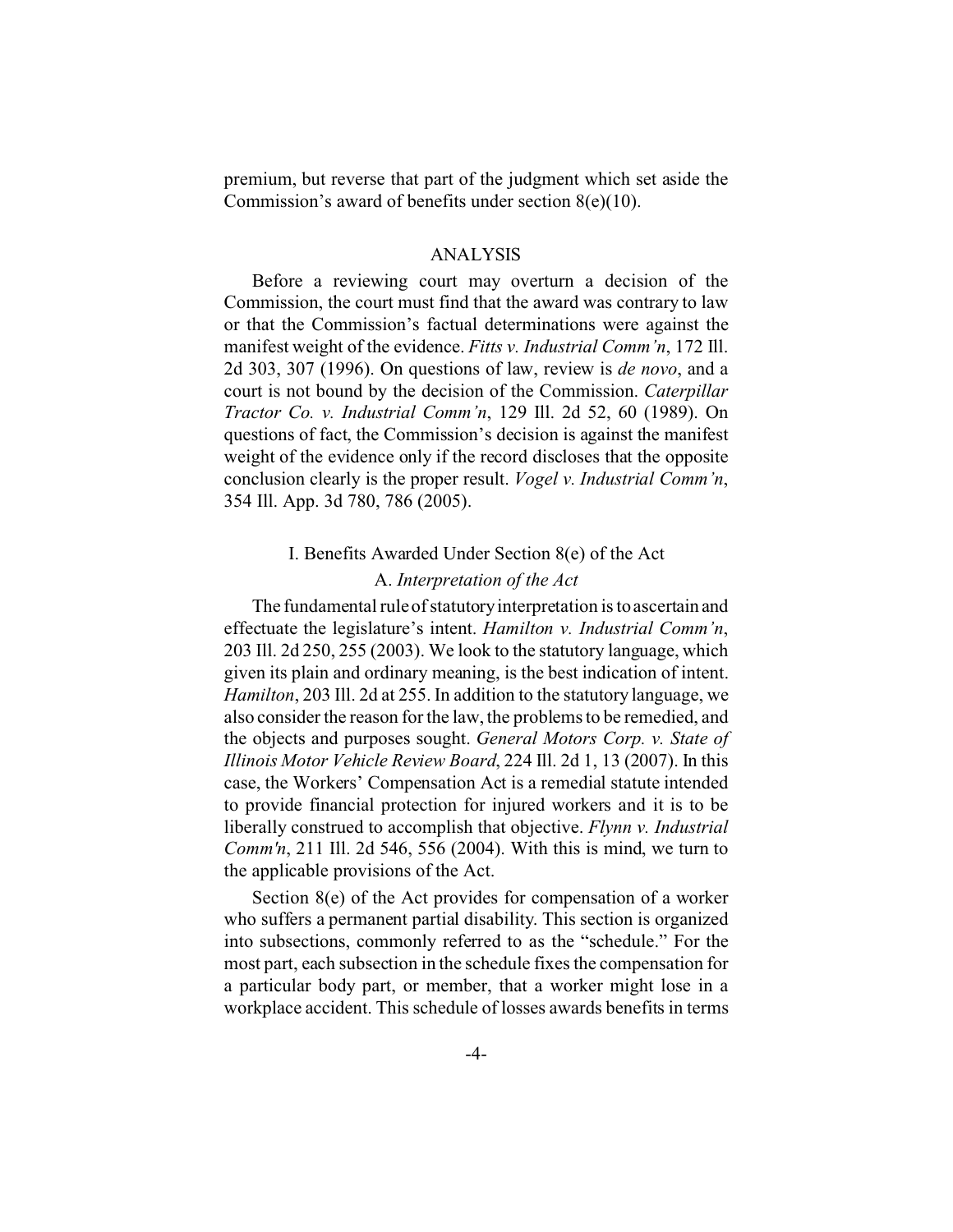of a fixed number of "weeks." A "week" of compensation is equal to 60% of what is referred to as the worker's "average weekly wage." The average weekly wage is based on calculations governed by a section of the Act not at issue in this case.

The number of weeks of compensation varies depending on the specific loss suffered by the worker. Applicable to this case is subsection  $(10)$  of section  $8(e)$ , under which the Commission awarded Carson benefits for the loss of each of his arms. Section  $8(e)(10)$ provides, in part:

> "Arm–235 weeks. \*\*\* Where an accidental injury results in the amputation of an arm above the elbow, compensation for an additional 15 weeks shall be paid, except where the accidental injury results in the amputation of an arm at the shoulder joint, or so close to shoulder joint that an artificial arm cannot be used, \*\*\* in which case compensation for an additional 65 weeks shall be paid." 820 ILCS 305/8(e)(10) (West 1994).

Not every subsection of section 8(e) provides for compensation based on a single lost member. The other subsection at issue in this case provides for certain combinations of losses. Section 8(e)(18) of the Act provides:

> "The specific case of loss of both hands, both arms, or both feet, or both legs, or both eyes, or of any two thereof, or the permanent and complete loss of the use thereof, constitutes total and permanent disability, to be compensated according to the compensation fixed by paragraph (f) of this Section. These specific cases of total and permanent disability do not exclude other cases." 820 ILCS 305/8(e)(18) (West 1994).

Section 8(e)(18) refers to paragraph (f), which provides for a weekly benefit, awarded for life, equal to 66 2/3% of the worker's average weekly wage. Thus, not only does section 8(e)(18) address the loss of more than one member, it differs from the other subsections found in the schedule of losses under  $8(e)$  in that it does not fix compensation for a set number of weeks. Instead the benefit is payable for life. Section  $8(e)(18)$  also differs from the other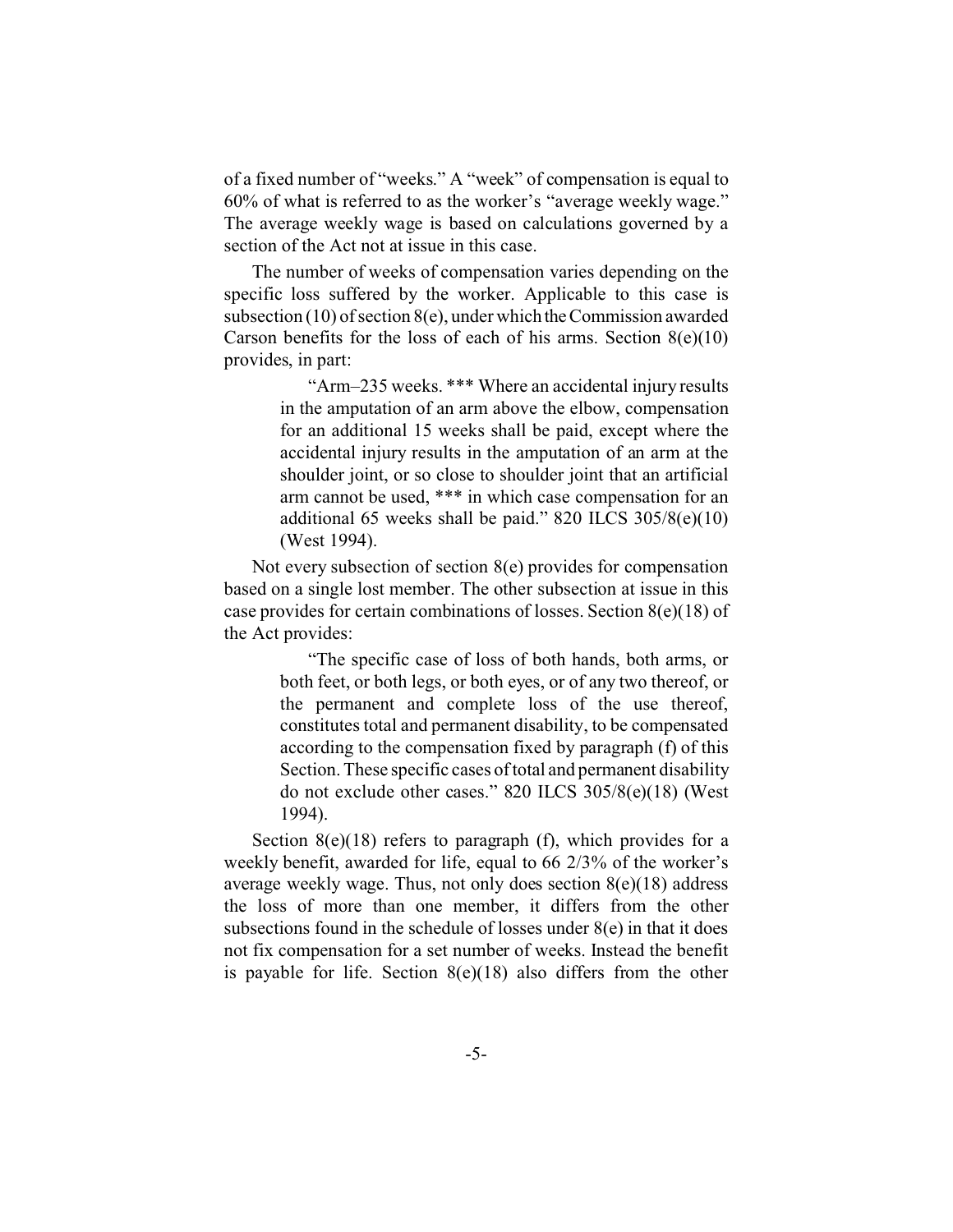subsections in that the injuries it applies to constitute "total and permanent" disability rather than permanent partial disability.

Here Carson challenges the appellate court's judgment that the Commission erred in awarding benefits under both section 8(e)(10) and section  $8(e)(18)$ . Specifically, Carson argues that the appellate court's decision imposes a maximum benefit that was not intended by the legislature. Carson asserts that adopting such a rule allows otherwise compensable injuries to other body parts to go uncompensated.

Beelman responds that the appellate court properly capped Carson's recovery to those benefits authorized by section  $8(e)(18)$ . Beelman suggests that because the words "total" and "permanent" have not been defined in the statute, they must be given their plain and ordinary dictionary meaning. Beelman asserts that "total" should be read to mean "whole; not divided; full; complete" and "utter; absolute." According to Beelman, section  $8(e)(18)$  is a maximum benefit for injuries sustained in a single accident because a worker cannot be more than totally and permanently disabled under the commonly accepted definition of "total."

Undefined terms in a statute generally should be given their commonly accepted or popular meaning. *Gem Electronics of Monmouth, Inc. v. Department of Revenue*, 183 Ill. 2d 470, 477-78 (1998). Further, it is entirely appropriate to employ the dictionary as a resource to ascertain the meaning of undefined terms, and this court has done so in the past. *People ex rel. Daley v. Datacom Systems Corp.*, 146 Ill. 2d 1, 15 (1991). However, the use of a commonly accepted or popular meaning is not appropriate when the intention of the legislature is to the contrary. *Scadron v. City of Des Plaines*, 153 Ill. 2d 164, 185 (1992).

As noted above, section  $8(e)(18)$  provides that the loss of any two enumerated members "constitutes total and permanent disability." Section 8(f), which fixes the amount of compensation, in turn provides that "[i]n case of complete disability, which renders the employee wholly and permanently incapable of work, or in the specific case of total and permanent disability as provided in [section  $8(e)(18)$ ], compensation shall be payable at the rate provided in subparagraph 2 of paragraph (b) of this Section for life." 820 ILCS 305/8(f) (West 1994). Section 8(f) refers to both "completedisability"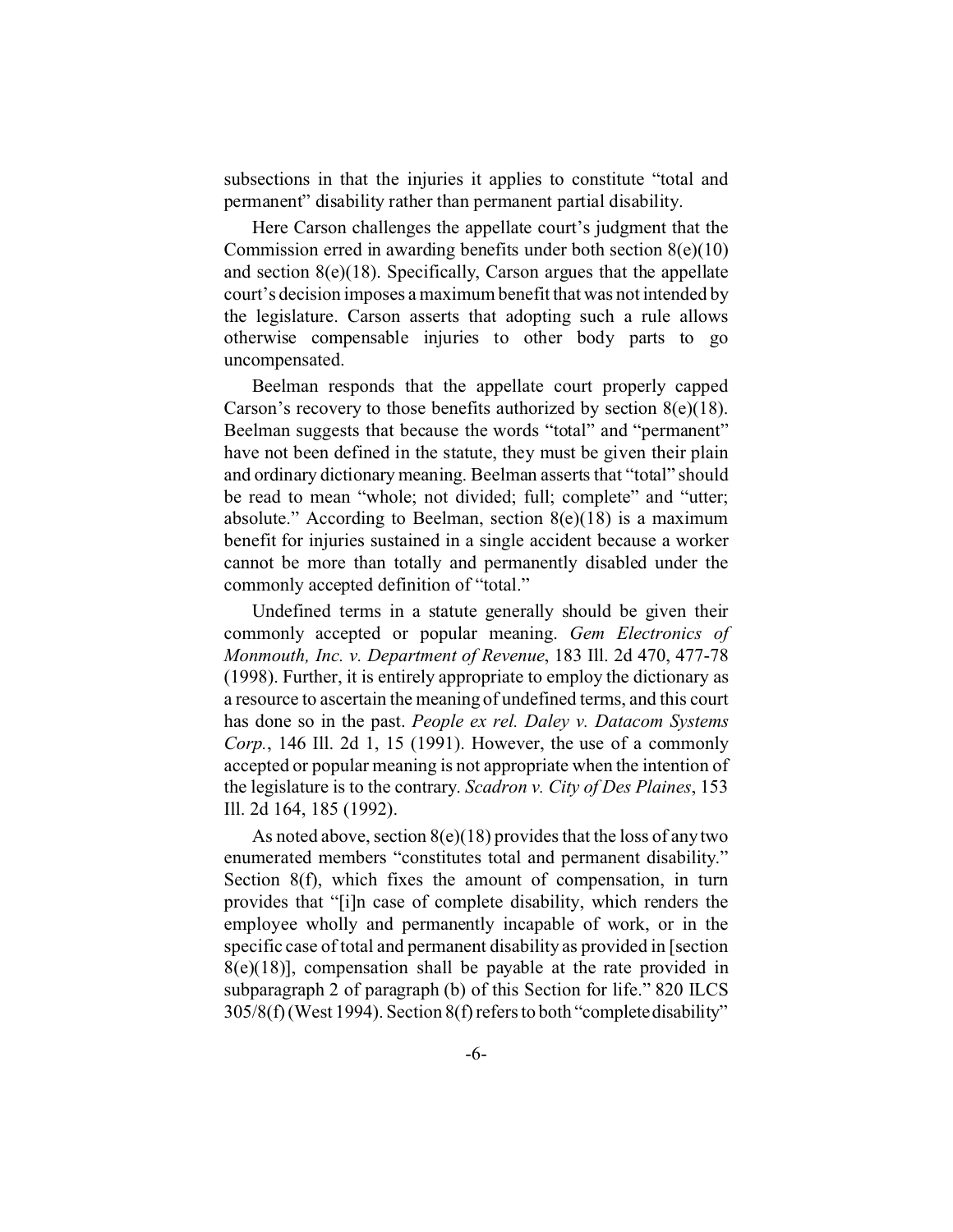and to statutory total and permanent disability under section  $8(e)(18)$ . Under this section, the phrase "complete disability" applies to those workers who are rendered wholly incapable of work. In contrast, the phrase "total and permanent disability" under section 8(e)(18) contemplates that the injured worker may yet be capable of finding future employment.

This court has already addressed this distinction, and examined the meaning of "total and permanent" disability under section 8(e)(18), in *Freeman United Coal Mining Co. v. Industrial Comm'n*, 99 Ill. 2d 487 (1984). In *Freeman United* we considered the case of a worker who had been awarded compensation for total and permanent disability under section 8(e)(18) after an initial accident, but who had suffered a specific loss following a second accident. This court recognized the particular, nonliteral meaning of "total and permanent" disability:

> "Disability under section 8(e)(18), by contrast [to 'complete disability'], is 'permanent and total' only by legislative pronouncement; it is not inconsistent with a continuing ability to work, and in that event the pension mandated for it is not to be affected by the employee's return to work." *Freeman*, 99 Ill. 2d at 492.

Further, we noted that compensation under section  $8(e)(18)$ "reflects not actual permanent total disability or actual loss of wages, but 'a stated legislative determination that the [specific injuries suffered] shall have compensation at a fixed figure.'" *Freeman United*, 99 Ill. 2d at 494, quoting *Jones v. Cutler Oil Co.*, 356 Mich. 487, 491, 97 N.W.2d 74, 76 (1959). In *Freeman United* we therefore determined that use of the commonly accepted and popular meaning of "total and permanent" was contrary to the legislature's intent to allow for "permanent and total" benefits even in the absence of actual permanent and total disability. Thus, Beelman's argument that the legislature's use of the words "total" and "permanent" serves as a cap on benefits for injuries sustained in a single accident is not supported by this court's prior interpretation of the statute.

We next turn to the remaining language of section  $8(e)(18)$  to determine whether that section imposes such a cap. By its own terms, the text of section  $8(e)(18)$  refers to the loss of "both" hands, arms, feet, legs, or eyes, "or of any two thereof." Likewise, section 8(f), in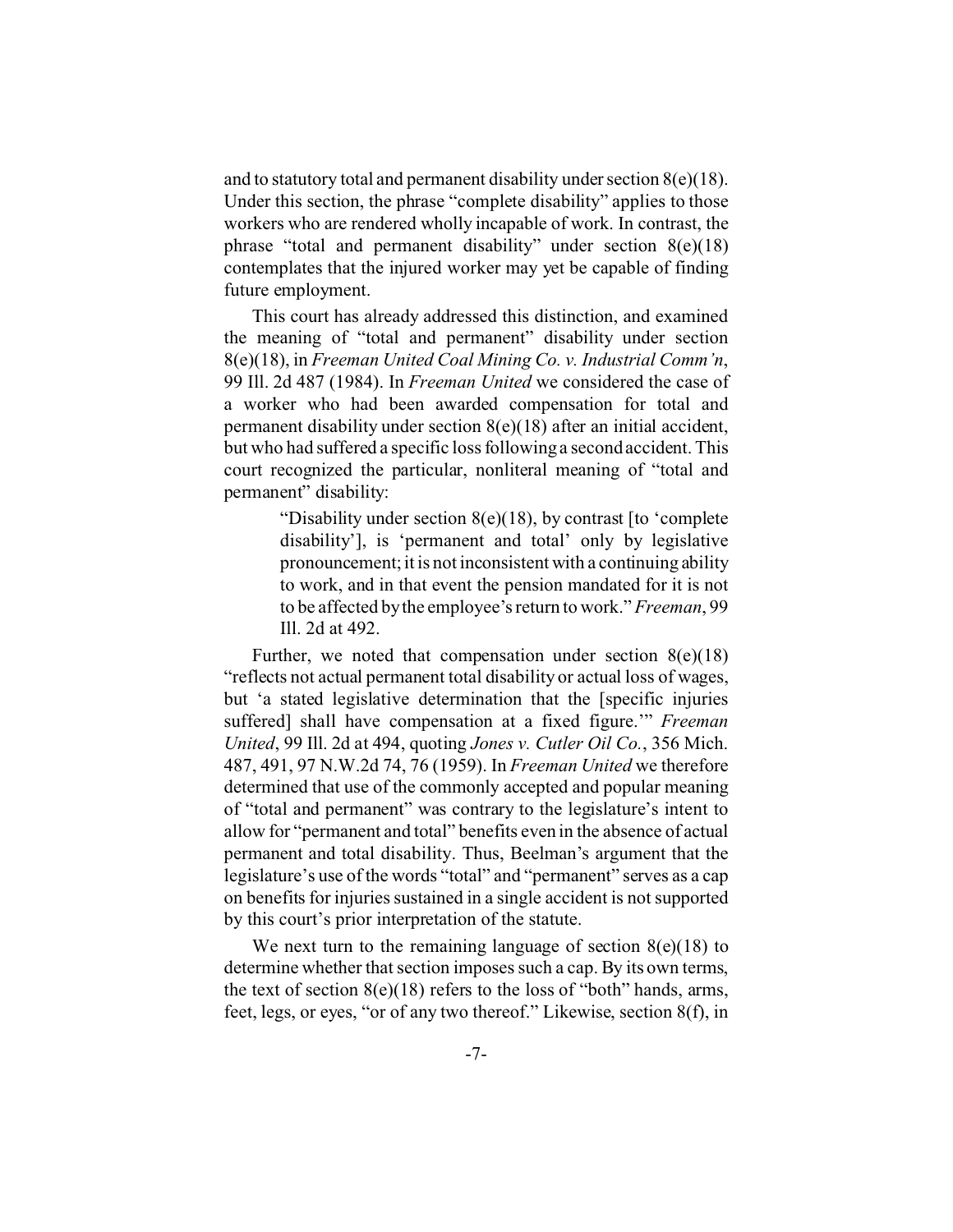addressing the case where separate accidents lead to separate injuries, provides that if an employee had previously lost the use "of one member" and incurs the loss "of another member," then the Second Injury Fund is to pay the difference between the second employer's share for the specific loss of the member and the amount owed under the statutory total and permanent disability language of section 8(e)(18).

The above provisions plainly reference the loss of only two members and do not address the situation where a worker suffers the loss of more than two members in a single accident. However, Carson argues that the final sentence of the first paragraph of section  $8(e)(18)$ , which states that "[t]hese specific cases of total and permanent disability do not exclude other cases," implicitly allows recovery for other specific losses suffered in addition to the loss of two enumerated members described in section 8(e)(18). Similarly, *amicus* argues that the word "case" refers to a "case of loss."

A general usage dictionary reveals the commonly accepted and popular meaning of the word "case" to be "a special set of circumstances or conditions." Webster's Third New International Dictionary 345 (1993). In this sense the word is synonymous with "instance" or "example." Roget's II: The New Thesaurus 363 (1988). Using this definition, section  $8(e)(18)$  would begin: "In the specific *instance* of loss of both hands." This use of *case* conveys the legislature's intent to address that "special set of circumstances" where a worker has suffered the loss of two members.

Beelman, however, argues that other "cases" refers to other lawsuits or proceedings. Beelman relies on the law dictionary definition of "case" as "[a] proceeding, action, suit, or controversy at law or in equity." Black's Law Dictionary 206 (7th ed. 1999).

Using Beelman's definitions the sentence would read, "in the specific *proceeding* of loss of both hands" or "in the specific *action* of loss of both hands." Likewise, the final sentence in section  $8(e)(18)$ would read: "These specific *proceedings* of total and permanent disability." In contrast to using the general usage dictionary definition, replacing the word "case" with any of Beelman's suggested definitions results in a sentence that makes little logical sense in context. The schedule of benefits in section 8(e) does not address specific actions or proceedings. Each subsection instead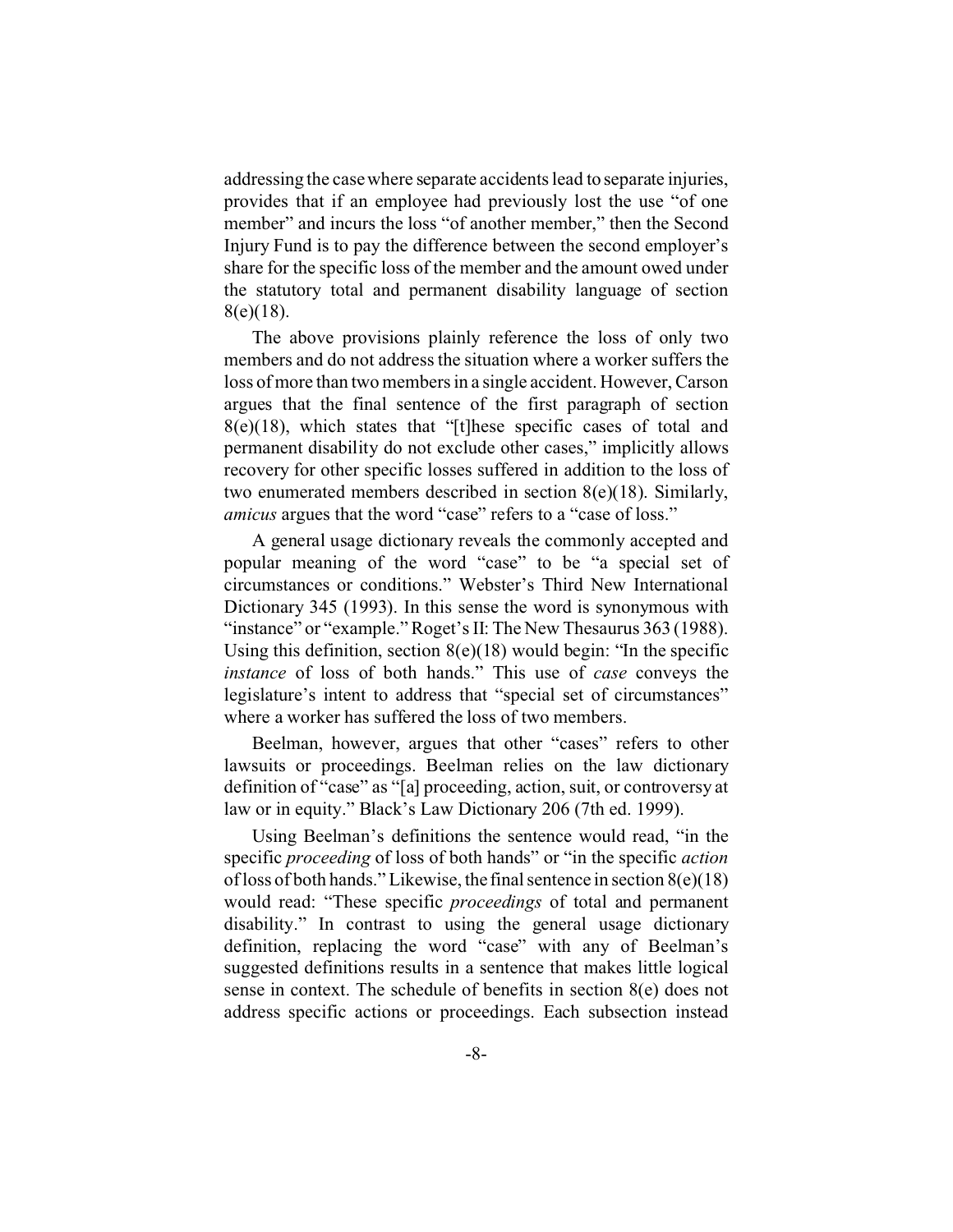addresses a particular loss, for example, a loss of individual members, a loss of eyesight, or a loss of hearing. We therefore conclude that because the statute does not indicate an intention of the legislature to the contrary, the legislature intended the word "case" to have its commonly accepted and popular meaning, that of a synonym to "instance" or "example."

Although we do not accept Beelman's definition of "case," the question remains whether the provision stating that section  $8(e)(18)$ does not "exclude other cases" indicates that the legislature intended that workers losing more than two limbs to be entitled to recover under both section 8(e)(18) and under other scheduled losses.

As noted above, section 8(e) speaks in terms of specific losses. Each subsection of the schedule of benefits allows a benefit for each applicable case of loss of a particular member. Section  $8(e)(18)$  in particular addresses the "specific case of loss" of two members. Section 8(e)(18) goes on to say that this specific case "does not exclude other cases." Thus, this means that section  $8(e)(18)$  does not exclude other cases of loss. In *Freeman United*, we held that a subsequent loss of use of a worker's arm was compensable even though the worker had previously recovered under section  $8(e)(18)$ for different losses. *Freeman United*, 99 Ill. 2d at 495. Those different losses were compensable because of their effect on the worker's earning capacity, distinguishing those injuries from the injuries which resulted in the worker's statutory total and permanent disability. *Freeman United*, 99 Ill. 2d at 493.

We noted in *Freeman United* that it was " 'permissible to penetrate the fiction of 100 per cent disability and accept the truth of [the worker's] remaining earning ability so that \*\*\* a subsequent injury with increased actual disability may be compensated.' " *Freeman United*, 99 Ill. 2d at 493, quoting *Smith v. Industrial Accident Comm'n*, 44 Cal. 2d 364, 370, 282 P.2d 64, 68 (1955). We conclude it is equally permissible to penetrate that fiction when other cases of loss in the same accident result in "increased actual disability."

 The loss of Carson's legs immediately entitled him to compensation under section  $8(e)(18)$ . Had that been the extent of his injuries, Carson likely would have retained at least some earning capacity. Carson may have even found further employment, as the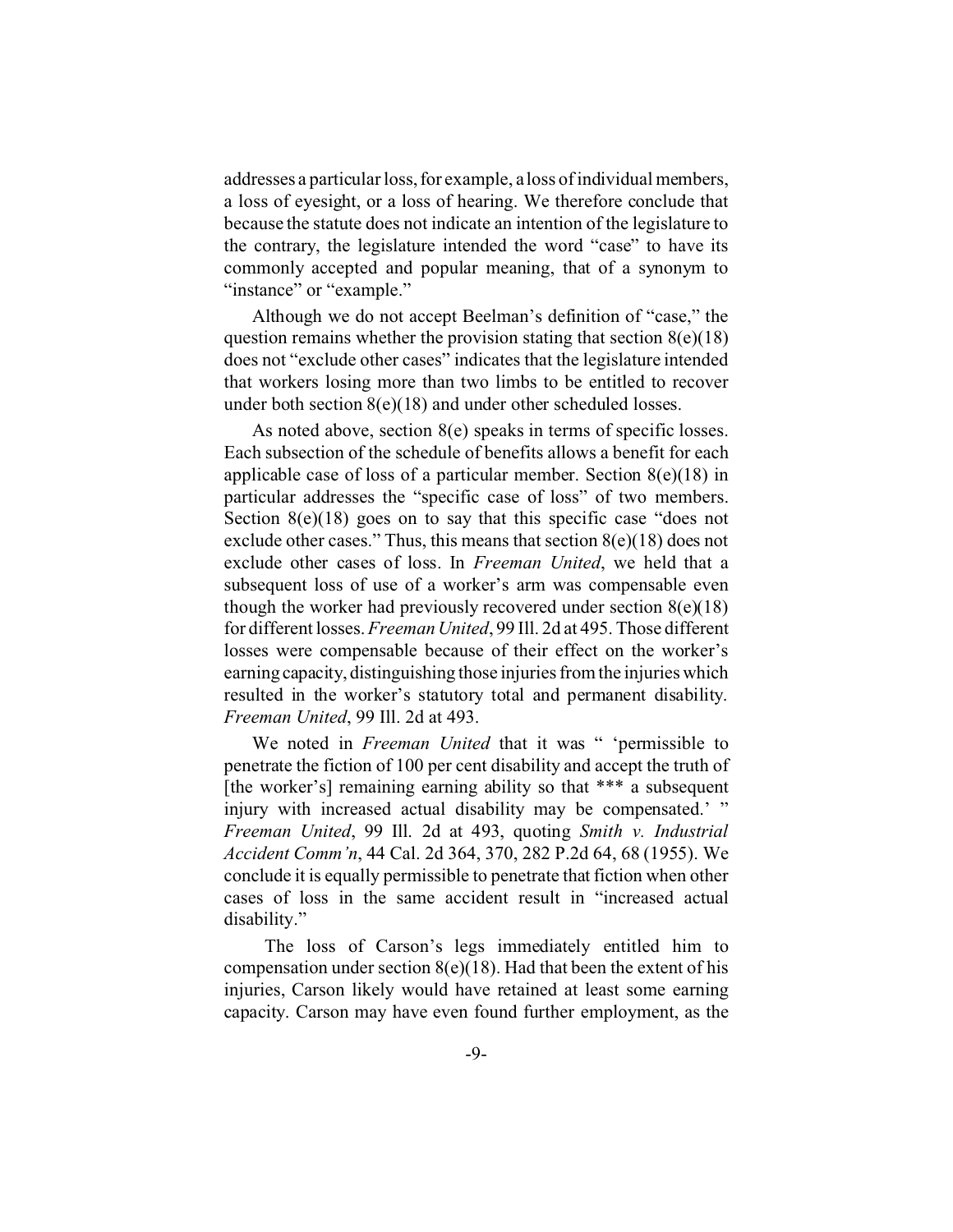worker in *Freeman United* had done before again suffering injury. However, Carson's earning capacity was further reduced when his workplace accident also caused the loss of his right arm and the loss of use of his left arm.

Those losses, above and beyond the specific case of loss of two members compensable by section 8(e)(18), would be left uncompensated if we were to accept Beelman's argument. If Beelman were correct, once a worker suffered a loss of both legs in an accident, *no* other specific losses, whether it be an arm, finger, eye or loss of hearing, would be compensable if the losses were all suffered in the same accident. Beelman urges that this result is required under this court's holding in *Arview v. Industrial Comm'n*, 415 Ill. 522 (1953).

The worker in *Arview* was injured by coming into contact with an overhead power line. The accident resulted in the amputation of both legs below the knee and the amputation of the left arm at the shoulder joint. *Arview*, 415 Ill. at 524. In a previous accident the worker had already suffered a loss of sight in his right eye. Both accidents occurred while working for the same employer.

The Commission determined that the employer was responsible for paying total permanent disability benefits, including a lifetime pension. Both parties appealed. The employer argued that its liability was limited to compensation for the specific loss of one member. At that time, as now, the Act provided that when a worker who had previously suffered the loss of one enumerated member under section  $8(e)(18)$  suffers the loss of a second member in a subsequent independent accident, that worker's employer is liable only for the specific loss of that second member. The employer was not responsible for the full lifetime pension that would normally be awarded for statutory total and permanent disability. Instead the Act provided that the special fund, now known as the Second Injury Fund, pays the difference between the amount payable by the employer under the specific loss schedule and the amount owed to the worker under statutory total and permanent disability under section  $8(e)(18)$ . Indeed, the employer in *Arview* argued that the worker was entitled to recover from the special fund for his injuries. *Arview*, 415 Ill. at 525. The worker asserted that he was entitled to both the lifetime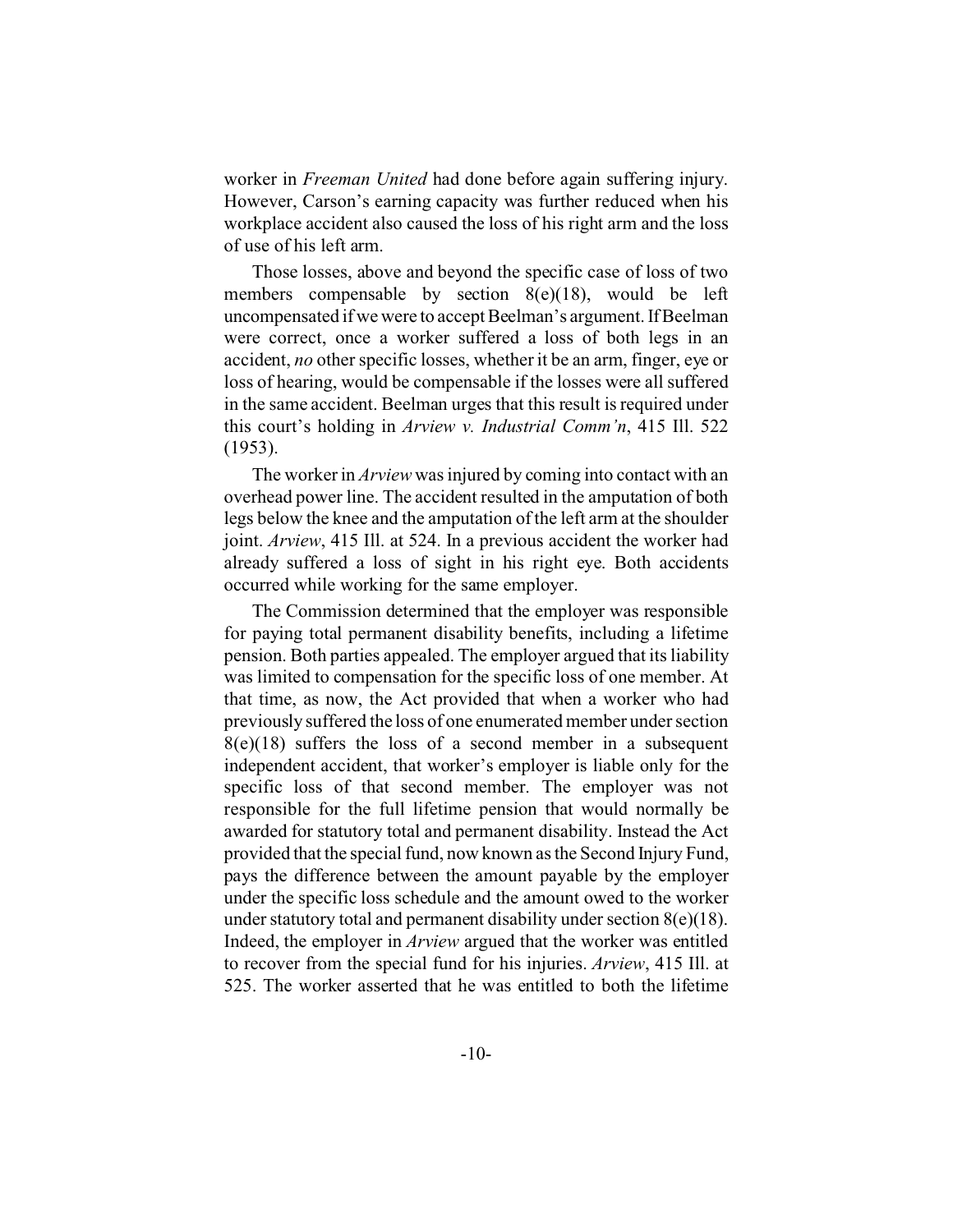pension and to compensation for the specific loss of each of his three amputated members. *Arview*, 415 Ill. at 525.

Although the *Arview* case is complicated by the worker's previous eye injury, the relevant question with respect to the instant case was whether the worker could choose to itemize his lost members as cases of specific loss, rather than limit his compensation to the statutory total and permanent disability lifetime benefit provided by section 8(e)(18).

In answering that question, we noted that it would be "specious reasoning" to conclude that the loss of multiple members would cause total and permanent disability to revert to specific losses. *Arview*, 415 Ill. at 534. We further stated that "[t]here is no provision in the act giving any employee, previously handicapped or otherwise, the right to elect whether he will claim compensation for the cumulative loss of members sustained in one accident, or claim statutory permanent and total disability." *Arview*, 415 Ill. at 534.

The conclusion reached in *Arview* was that an injured worker may not elect to bypass section  $8(e)(18)$  in favor of itemizing his specific losses. To do so would "render meaningless both the provision relating to the sum payable for permanent and total disability and the provision defining the loss, or loss of use of two members, or the sight of both eyes as permanent total disability." *Arview*, 415 Ill. at 534-35.

In this case, Carson does not seek to bypass recovery under section  $8(e)(18)$  and recover for three specific losses. Nor does he seek a double recovery for the loss of his legs under both section 8(e)(18) and section 8(e)(12) (820 ILCS 305/8(e)(12) (West 1994) (providing for 200 weeks of compensation for the loss of a leg)). Instead, Carson contends that he is entitled to recover under section  $8(e)(18)$  for the loss of both legs, and recover under section  $8(e)(10)$ for the loss of earning capacity as a result of the loss of each arm. This argument was not addressed by this court in *Arview*. In *Arview* we considered whether a worker was required to accept statutory total and permanent disability benefits or whether the employee could choose between claiming multiple specific losses *or* statutory total and permanent disability. Until *Freeman United,* when we recognized the nonliteral meaning of "total and permanent" disability under section  $8(e)(18)$ , those were the only two outcomes the court could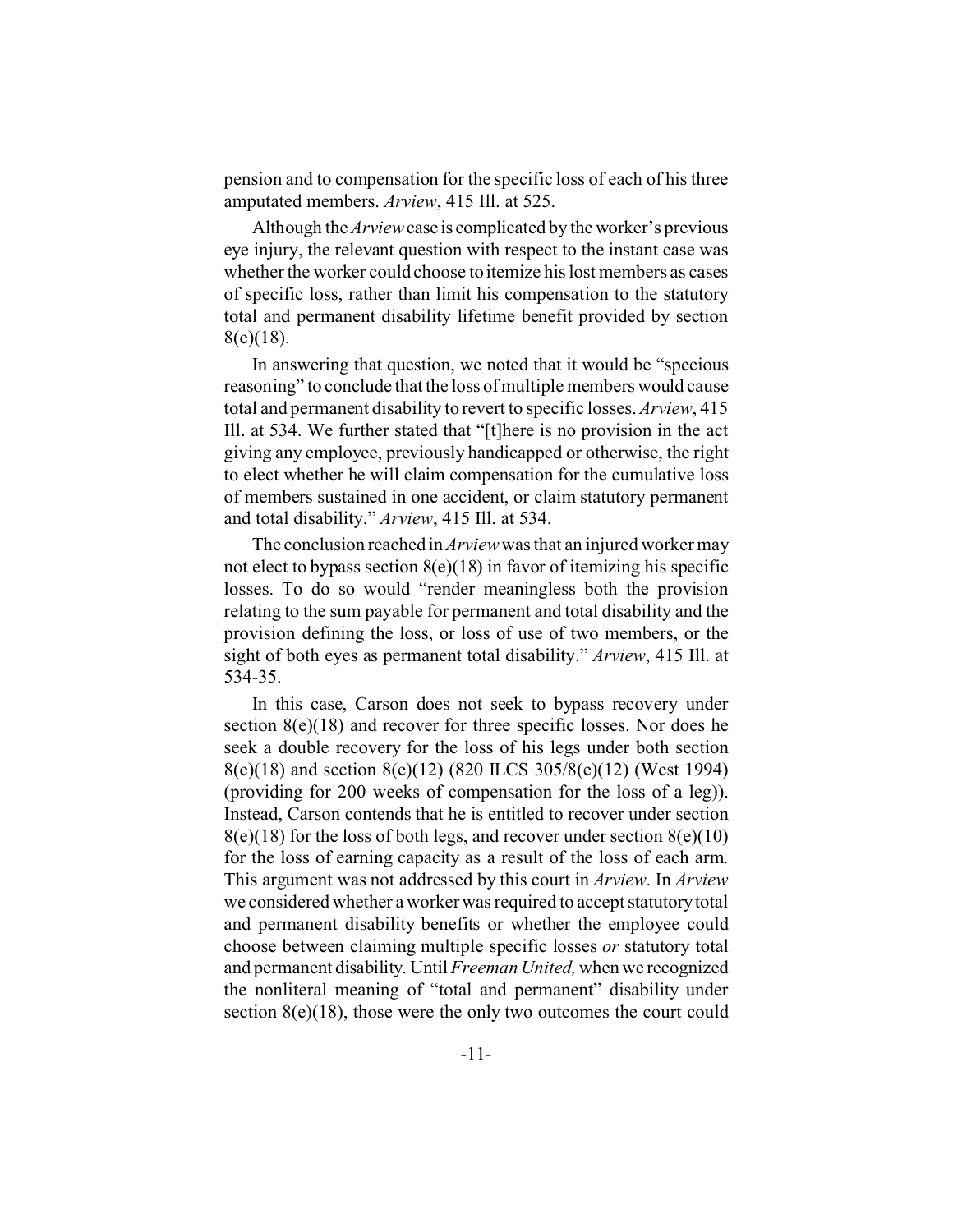have adopted. Now, with the understanding that statutory total and permanent does not preclude recovery for losses which cause "actual increased disability," a different question is being asked in this case.

For this reason we conclude that the present case is distinguishable from *Arview*. Extending *Arview* to the present facts would run contrary to the Act's purpose of providing financial protection to workers for work-related injuries. As noted above, it would also be contrary to the rationale for our holding in *Freeman United*. Thus, we reiterate that the Act does not allow a worker to avoid section  $8(e)(18)$  by itemizing specific losses that otherwise fall under that section. However, the Act does permit a worker to recover for the loss of two members under section  $8(e)(18)$  as well as for any additional scheduled losses beyond the two losses compensated under that section. We therefore hold that the appellate court erred in setting aside the Commission's award under section  $8(e)(10)$ .

#### B. *Claims Under the United States and Illinois Constitutions*

It has long been recognized that constitutional issues will be reviewed by this court only when the case may not be decided on nonconstitutional grounds. *Mulay v. Mulay*, 225 Ill. 2d 601, 611 (2007). Our conclusion that the Act itself allows awards under both section  $8(e)(18)$  and section  $8(e)(10)$  therefore obviates the need for this court to consider Carson's alternative constitutional arguments.

## II. Benefits Awarded Under Section 8(a)–Necessary and Reasonable Expenses

In awarding Carson benefits for his home computer system and for his automobile insurance premium, the Commission made factual determinations that each was a necessary and reasonable medical expense. As noted above, such factual determinations will not be overturned unless they are against the manifest weight of the evidence.

We first address the Commission's award of computer-related expenses. Beelman argues that although voice-activated computers and similar devices have been awarded in other cases, the devices in those cases were used for assisting the employee in returning to work or as rehabilitative tools. Beelman suggests that because Carson uses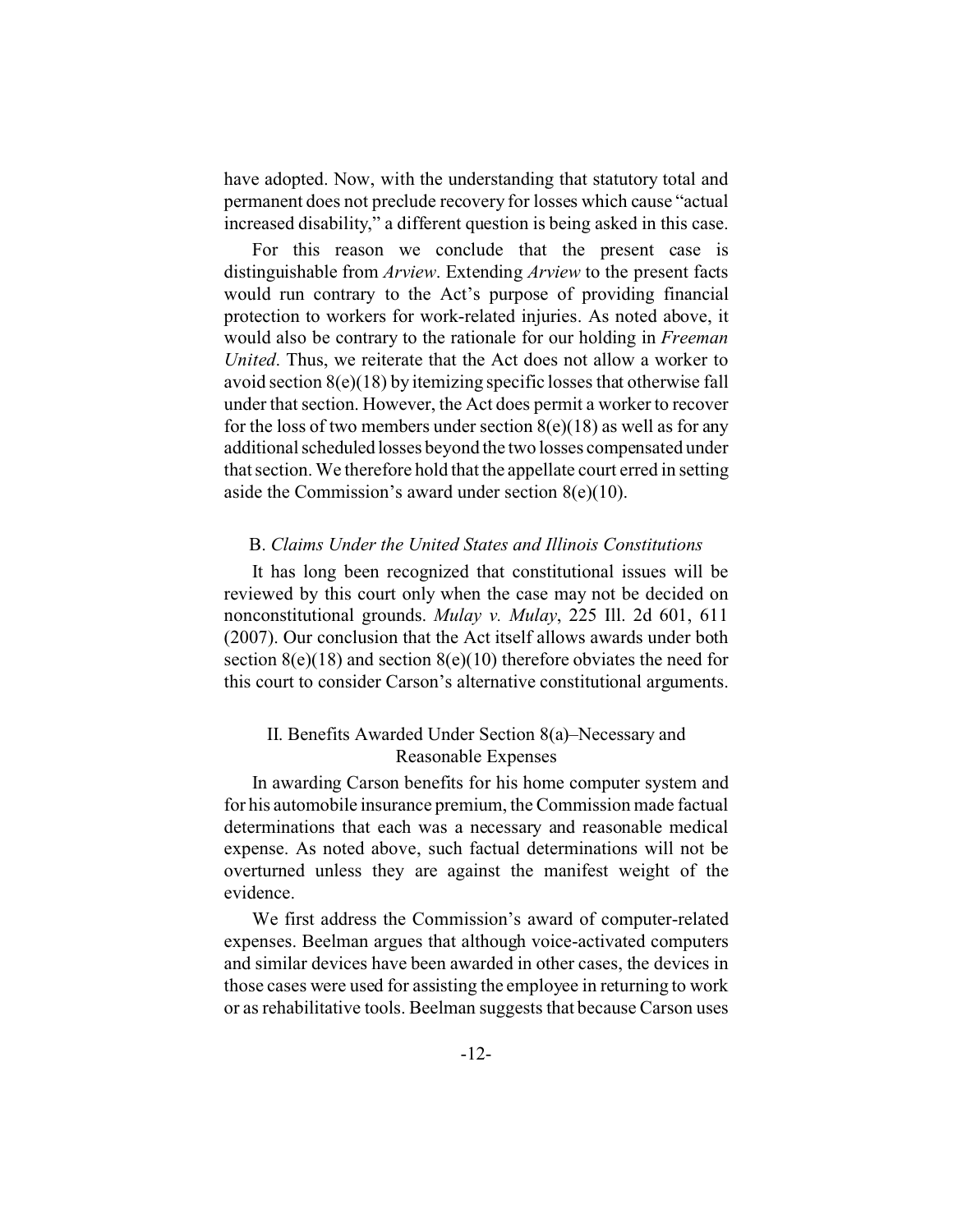his computer primarily for interacting with friends and family and not to aid a job search or participate in vocational rehabilitation, the award is contrary to law.

Section 8(a) of the Act provides that an employer shall pay for "medical, surgical and hospital services thereafter incurred, limited, however, to that which is reasonably required to cure or relieve from the effectsofthe accidental injury." That section continues, indicating that the employer "shall also pay for treatment, instruction, and training necessary for the physical, mental and vocational rehabilitation of the employee, including all maintenance costs and expenses incidental thereto."

The arbitrator here in part relied on evidence from Carson's primary physician, which indicated the computer system would be set up for therapeutic purposes. According to the arbitrator, the physician "emphasized the importance of this device as it relates to the [Carson's] mental health and general wellbeing." Thus, the arbitrator concluded that "[Carson] has lost almost complete use of his body and is totally dependent on others for all movement and activity. The computers system provides his only vestige of autonomy. When so much is taken away, the psychological value of any remaining independence is obviously magnified."

Based on this record, we cannot say that the Commission's factual determination, that the computer-related expenses are necessary and reasonable medical expenses, is against the manifest weight of the evidence. Accordingly, we confirm that part of the Commission's order awarding expenses for Carson's home computer system.

Next, regarding the van's insurance premium, Beelman urges that this court consider this question as a matter of law and as a question of first impression in Illinois. Beelman cites Iowa and Missouri as jurisdictions that have considered the issue and held that the insurance costs of a handicap modified vehicle are to be borne by the injured worker. Beelman asks this court to adopt a similar rule.

In *Manpower Temporary Services v. Sioson*, 529 N.W.2d 259 (Iowa 1995), a worker was injured, as in this case, to the point where she required the use of an electric wheelchair. The court concluded that the worker's need for the wheelchair also necessitated the use of a modified van for transportation. According to the court, to hold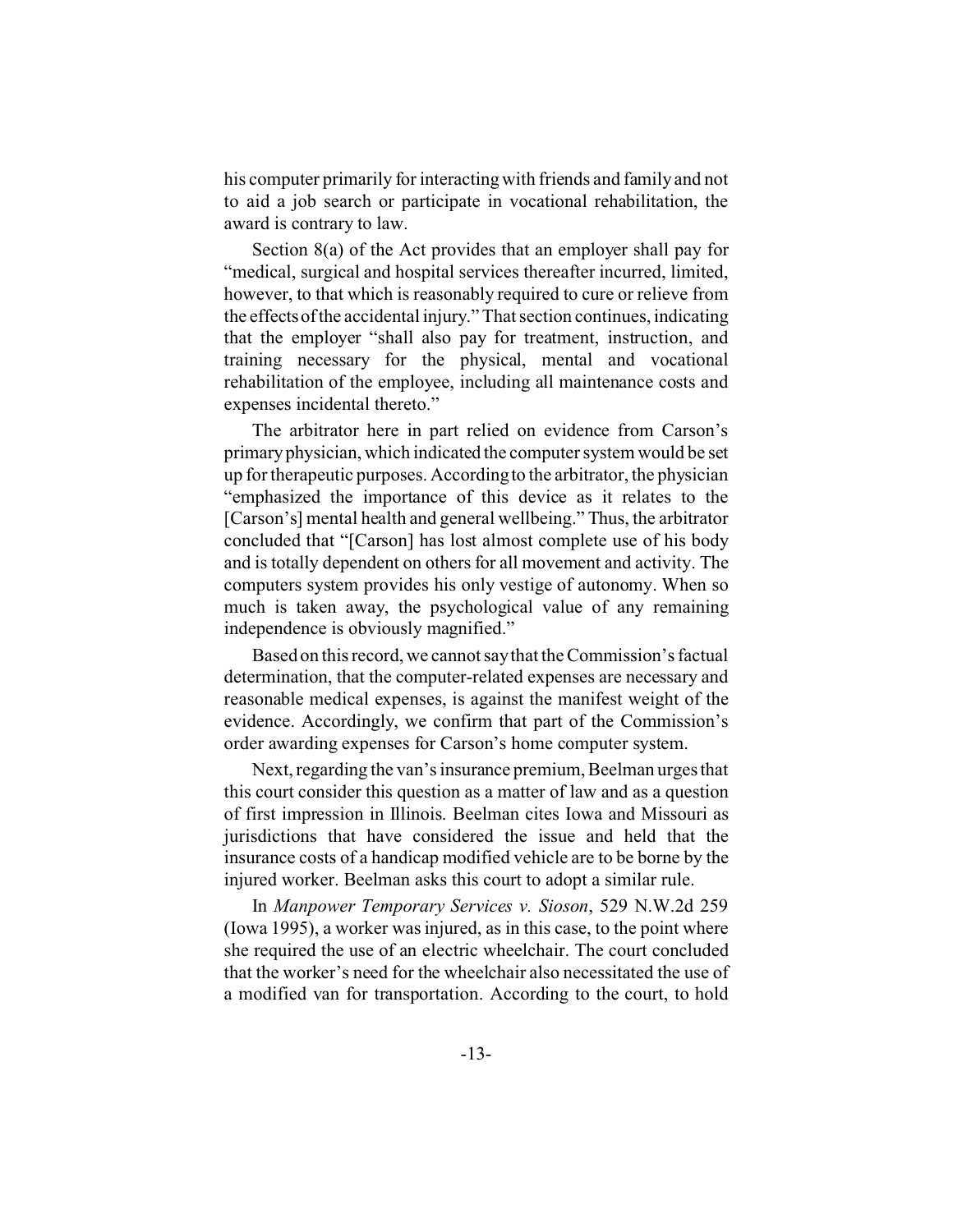otherwise would have rendered her, "more than need be, a prisoner of her severe paralysis." *Sioson*, 529 N.W.2d at 264. The court therefore affirmed the commissioner's decision to award the expense of the vehicle. The court held, however, that the cost of the van's repair, fuel, title, license and insurance, were properly disallowed by the commissioner. The court reasoned that "it is exclusively up to [the worker] to set the extent of these purchases." *Sioson*, 529 N.W.2d at 264. With respect to insurance, the court concluded that the worker "will also control, for the most part, the extent of insurance coverage to be purchased." *Sioson*, 529 N.W.2d at 264.

The second case Beelman presents is a decision by a Missouri appellate court, which relies on *Sioson*. Like *Sioson*, in *Mickey v. City Wide Maintenance*, 996 S.W.2d 144 (Mo. App. 1999), the court was asked to determine whether the cost of a handicap modified van was compensable. The court concluded that the employer wasresponsible, in part, for the purchase of and modifications to the van. *Mickey*, 996 S.W.2d at 152-53. The *Mickey* court also adopted the reasoning of the Iowa Supreme Court in denying compensation for the van's fuel, repair, title and insurance costs. *Mickey*, 996 S.W.2d at 153.

The *Sioson* and *Mickey* decisions cited by Beelman are distinguishable from the present case. The rationale for disallowing insurance, expressed in *Sioson* and adopted by the Missouri court in *Mickey*, was that the worker was responsible for determining to what extent the vehicle was insured. Neither court considered in any detail the issue raised in this case.

Here the Commission upheld the arbitrator's factual determination that the insurance premium was an expense "identifiably related to [Carson's] injury, as opposed to vehicle costs common to the general public." The arbitrator based her decision in part on the following exchange at the arbitration hearing:

> "[Carson's Attorney, Mr. Glass] Q. The–many years ago the respondent provided a handicap modified van for you?

[Carson] A. Yes.

Q. And recently that had to be replaced with a newer model with different modifications to accommodate the current wheelchair technology and size, correct?

A. Yes.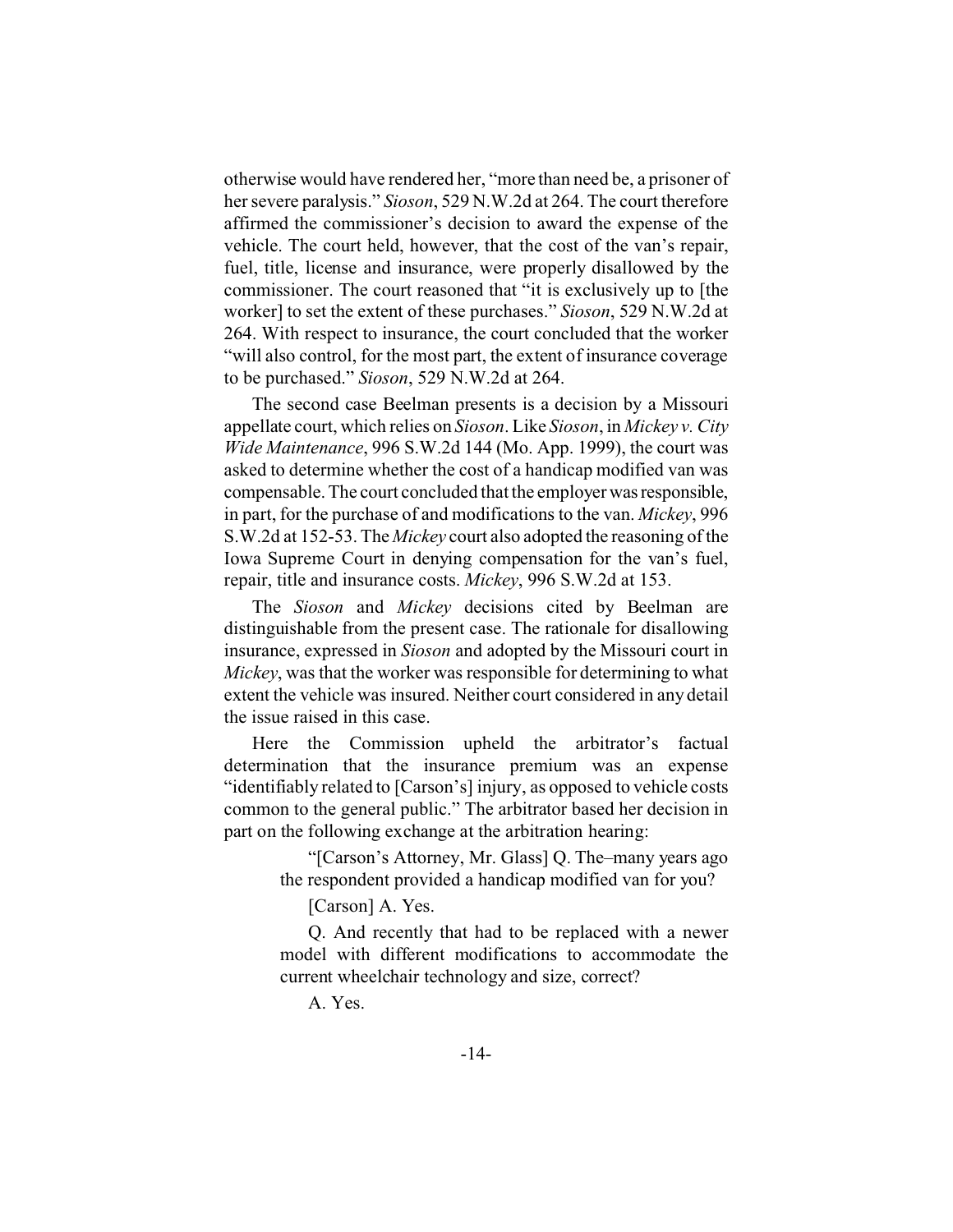Q. You pay the insurance on the vehicle?

A. Yes.

Q. And \*\*\* part of the insurance premium, is that part of the premium that is specifically the add-on for the handicap modifications as opposed to the regular vehicle coverage?

A. Yes.

THE ARBITRATOR: Just so that I'm clear, petitioner is looking for reimbursement only for the difference between what a regular car insurance would cost-

MR. GLASS: Right, just the premium that attributable to the injury.

\* \* \*

THE ARBITRATOR: Rather than the whole premium? MR. GLASS: Yes."

The record reflects that unlike the workers in *Sioson* and *Mickey*, Carson did not seek expenses for fuel, repair, or title of the vehicle. Nor did Carson seek an award which covered the entirety of his van's insurance premium. Instead, Carson sought only the difference between what an owner of an unmodified van would pay and what the insurance company charged for insuring the modifications to Carson's van that his disability requires. Based on the record, we cannot say that the Commission's factual determination that the insurance premium is a necessary and reasonable medical expense is against the manifest weight of the evidence. Accordingly, we confirm that part of the Commission's order awarding expenses for Carson's partial automobile insurance premium.

#### **CONCLUSION**

For the foregoing reasons, we reverse the appellate court judgment insofar as it set aside Carson's award under section 8(e)(10), and reinstate the Commission's award. In all other respects, the appellate court judgment is affirmed.

> *Appellate court judgment affirmed in part and reversed in part;*